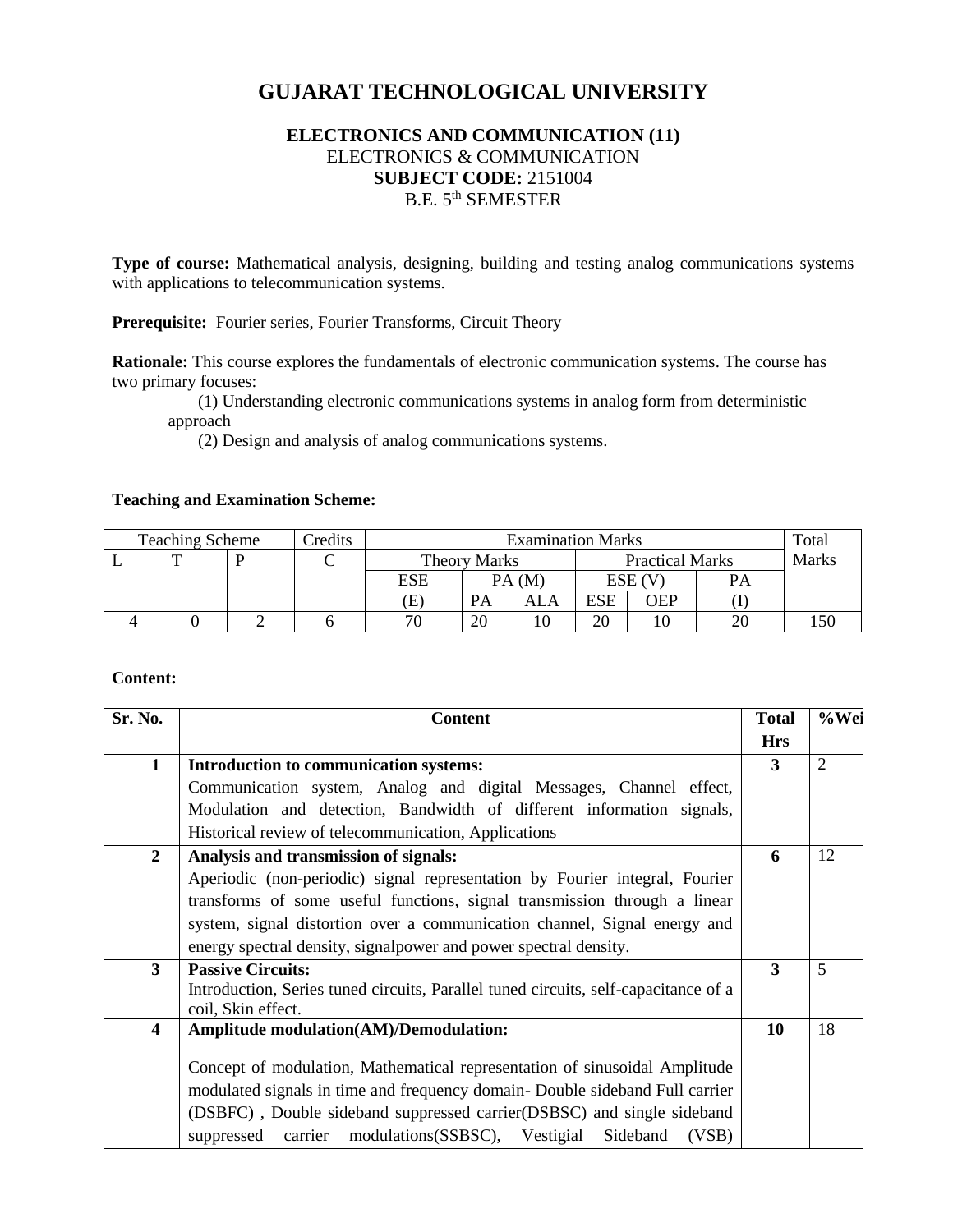|   | modulation and Quadrature amplitude modulation(QAM), power and<br>bandwidth calculations for DSBFC, DSBSC, SSBSC, VSB and QAM<br>modulations, Non sinusoidal AM - effective modulation index, Effective<br>voltage and current for sinusoidal and non-sinusoidal AM, AM generation:<br>FET balanced modulator and IC balanced modulator circuits, Diode ring<br>modulator, SSB generation: balanced modulator-filter method, phasing method<br>and the third method, AM detection: peak (envelope detector), synchronous<br>detectors, square law detectors.                                                                                                                                    |                |    |
|---|-------------------------------------------------------------------------------------------------------------------------------------------------------------------------------------------------------------------------------------------------------------------------------------------------------------------------------------------------------------------------------------------------------------------------------------------------------------------------------------------------------------------------------------------------------------------------------------------------------------------------------------------------------------------------------------------------|----------------|----|
| 5 | Angle modulation/demodulation:<br>Conceptof instantaneous frequency and angle modulation, sinusoidal FM and<br>its time domain representation, spectral components of angle modulated<br>signals, power in sinusoidal FM and modulation index, Carson's rule,<br>equivalence between Frequency modulation(FM) and Phase modulation(PM),<br>Angle modulator circuits, Fm transmitters, Armstrong method of FM<br>generation, Fm stereo broadcast, FM detection: Basic slope detector, Foster-<br>Seeley discriminator, ratio detector, PLL detector and Quadrature detector,<br>Concept of Amplitude limiter, Pre-emphasis and de-emphasis circuits,<br>Interference in angle modulated systems. | 12             | 24 |
| 6 | Radio receivers:<br>Functions of radio receivers, working of super heterodyne radio receivers,<br>tuning ranges, tracking, sensitivity and gain, image rejection, spurious<br>responses, Adjacent channel selectivity, Automatic gain control, Electronically<br>tuned, receivers, IC receivers, AM receivers, FM receivers                                                                                                                                                                                                                                                                                                                                                                     | 8              | 16 |
| 7 | Noise:<br>Introduction, thermal noise, Shot noise, Partition Noise, Low frequency noise,<br>Burst noise, a noise, High frequency noise, BJT and FET noises, Equivalent<br>input noise generators, Signal to noise ratio (SNR),<br>SNR of Tandem<br>connection, Noise factor and noise figure, Amplifier input noise in terms of<br>noise figure, Noise factor in cascaded amplifiers, Noise factor and equivalent<br>input noise generators, noise factor of a lossy network, Noise temperature,<br>Measurement of noise temperature and noise factor, narrow-band band pass<br>noise. Behavior of Analog systems in presence of Noise                                                          | 8              | 16 |
| 8 | Introduction of amateur radio technology<br>What is Ham radio? How to become radio amateur? Importance of Ham radio<br>during natural calamities, Technology used in amateur radio                                                                                                                                                                                                                                                                                                                                                                                                                                                                                                              | $\overline{2}$ | 6  |

# **Suggested Specification table with Marks (Theory):**

| <b>Distribution of Theory Marks</b> |       |         |         |         |         |  |  |  |
|-------------------------------------|-------|---------|---------|---------|---------|--|--|--|
| R Level                             | Level | A Level | N Level | E Level | C Level |  |  |  |
| 10                                  |       | 20      | 35      |         | 10      |  |  |  |

**Legends: R: Remembrance; U: Understanding; A: Application, N: Analyze and E: Evaluate C: Create and above Levels (Revised Bloom's Taxonomy)**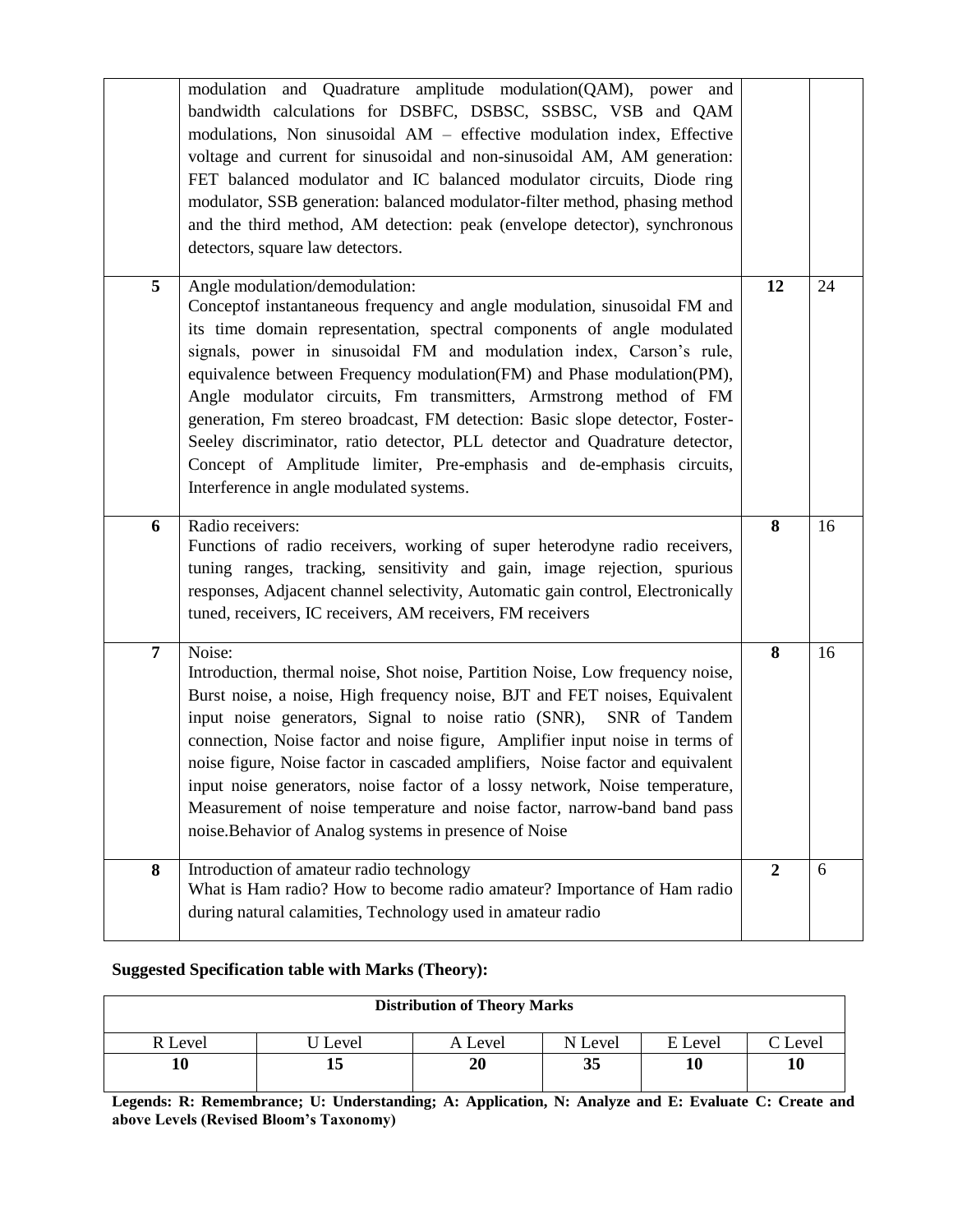Note: This specification table shall be treated as a general guideline for students and teachers. The actual distribution of marks in the question paper may vary slightly from above table.

# **Reference Books:**

- 1. Electronic Communications by Dennis Roddy & John Coolen IV Edition PHI.
- 2. Digital and analog communication system by B.P. Lathi .Zhi Ding (international  $4<sup>th</sup>$  Edition), OXFORD university press.
- 3. Electronic Communications by Kennedy McGraw Hill Publication.
- 4. Electronic Communications Systems by Wayne Tomasi. Pearson education India.
- 5. Electronic Communication Systems by Roy Blake By Cengage learning.
- 6. Communication Systems By Simon Haykins By Wiley India.
- 7. Theory and Problem Of Electronic Communication By Lloyd Temes and Mitchel E.Schulz(Second edition), McGraw Hill Publication.

# **Course Outcome:**

After learning the course the students should be able to:

[1] To understand the basics of communication system.

- [2] To analyze different type of passive circuits (Tuned circuits).
- [3] To study different types of noise in communication systems, their effect on communication systems and parameters to analyze noise in the system.
- [4] To understand basic blocks and operations of different stages of super-heterodyne receiver.
- [5] To study the Fourier transforms to analyze different signals and systems and observe frequency content of signal using spectrum analyzer.
- [6] To study the need of modulation and understand the basic concept of amplitude modulation and phase modulation.
- [7] To understand different techniques for amplitude modulation and demodulation.
- [8] To understand the different techniques for frequency modulation and demodulation.

[9] To plot frequency response of communication circuits like RF amplifier, IF amplifier, pre-emphasis and de-emphasis.

- [10] To learn working of AM/FM Transmitters
- [11] To become aware of amateur radio technology

#### **List of Experiments:**

- 1. To observe amplitude modulation waveforms for different modulation index.
- 2. To observe frequency modulation waveform and to measure peak frequency deviation.
- 3. To observe frequency spectrum of AM and FM waveforms.
- 4. To generate amplitude modulation signal.
- 5. To extract information signal from AM signal using diode detector.
- 6. To extract information signal from FM signal using ratio detector or PLL detector.
- 7. To obtain frequency response of pre-emphasis and de-emphasis circuits.
- 8. To obtain frequency response of RF amplifier.
- 9. To understand working of AGC circuit. To measure output of amplifier circuit with and without AGC circuit.
- 10. To generate and detect SSB signal.
- 11. To obtain fidelity response of AM or FM receiver.
- 12. To understand block diagram of FM receiver and observe signals at different stages.
- 13. Visit of AM/FM radio station